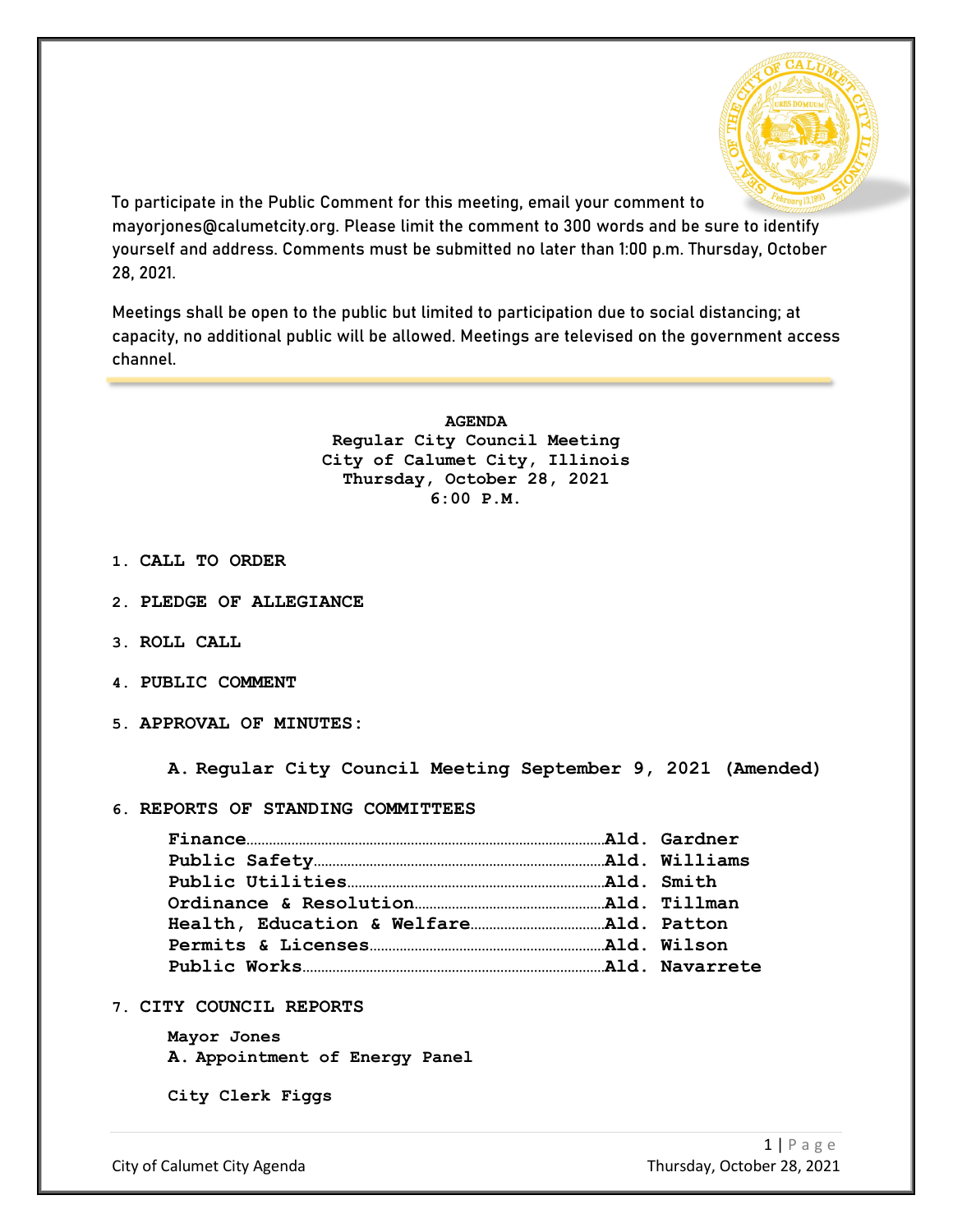**City Treasurer Tarka Alderman Navarrete Alderman Wilson Alderman Tillman Alderman Williams Alderman Gardner Alderman Patton Alderman Smith**

#### **8. INFORMATIONAL ITEMS TO BE ACCEPTED AND PLACED ON FILE**

- **A. Calumet City acceptance of \$201,832.73 grant from Congresswoman Robin Kelly for our Calumet City Fire Department**
- **B. City Clerk Nyota Figgs submitting Revenue Report September 2021.**
- **C. Cook County Rental assistance program for all Calumet City Residents to make application to Cook County.**
- **D. Jacqueline J. Agee's 5/17/2021 FOIA Requests**
- **E. Jacqueline J. Agee's 5/20/2021 FOIA Requests**
- **F. Jacqueline J. Agee's 5/21/2021 FOIA Requests**
- **G. Jacqueline J. Agee's 7/28/2021 FOIA Requests**

### **9. NEW BUSINESS:**

- **A. Various Action Items- considerations of and possible action:**
	- **1.Motion to direct the City Attorney to draft a resolution thanking Congresswoman Robin Kelly for her support in providing grant dollars to the City of Calumet City.**
	- **2. Motion to direct the City Attorney to draft a resolution thanking Senator Dick Durbin for his support in providing grant dollars to the City of Calumet City.**
	- **3. Approve Halloween Trick OR Treat hours from 3:00pm to 6:00pm on Sunday, October 31, 2021**
	- **4.Motion to direct the City Attorney to draft an ordinance to amend the handicap ordinance by adding 750 Memorial Drive.**
	- **5.Motion to approve a "495 Resident Parking Only" sign located at 495 Crandon Avenue.**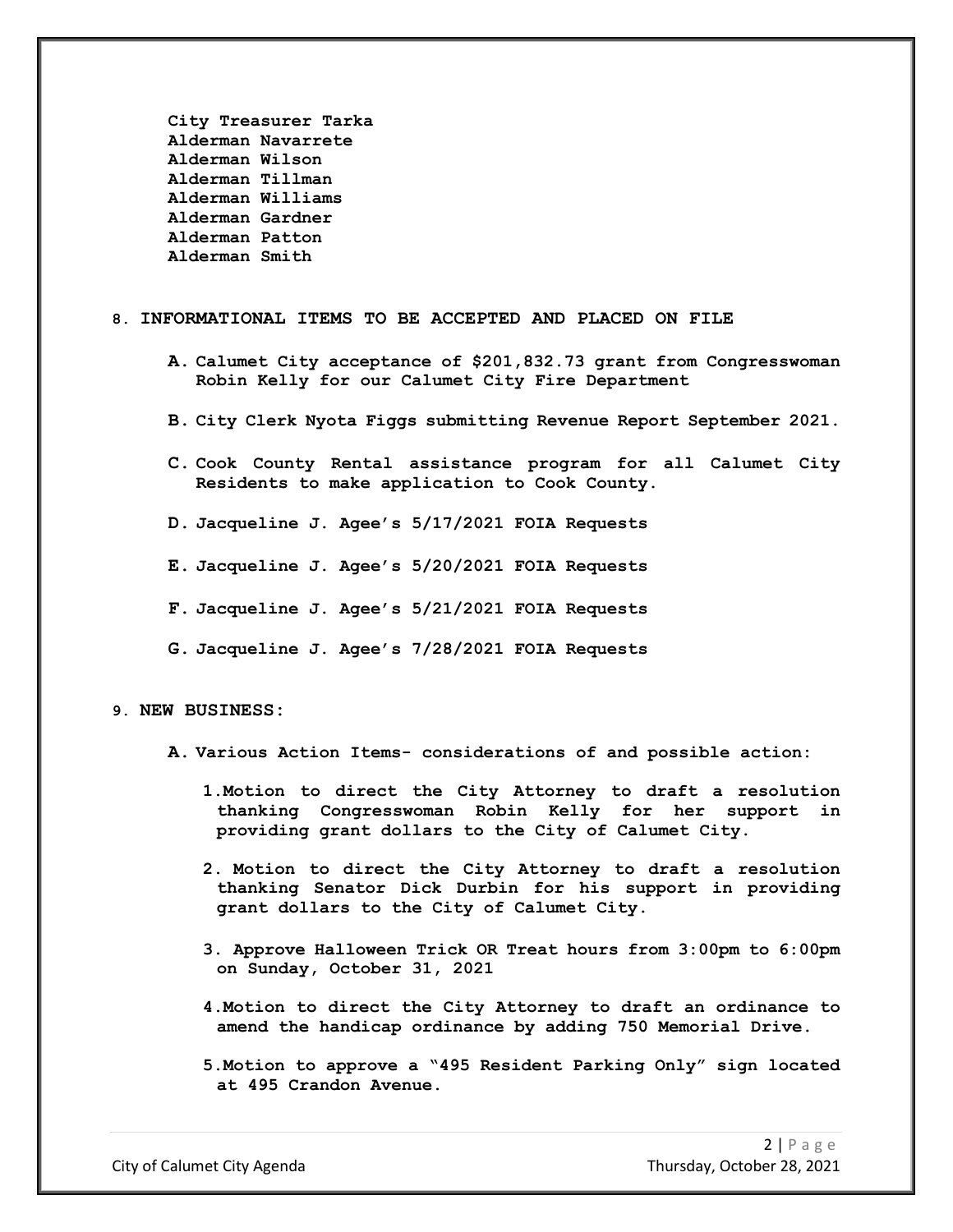- **6.Motion to approve a Resident Parking Only sign (w/566) at 566 Yates Ave.**
- **7.Motion to approve the addition of streetlights located at 346 Hoxie Avenue and 40 Yates Avenue.**
- **8.Motion to approve a Resident Parking Only sign to include the specific address of 657 Exchange.**
- **9.Motion to direct the City Attorney to draft an ordinance to prohibit parking in alleys.**

#### **B. Building Permits**

**1.New Fence Construction**

| 38 Elizabeth | Privacy | $5th$ Ward |
|--------------|---------|------------|
| 283 Manistee | Privacy | $2nd$ Ward |
| 735 Greenbay | Privacy | $1st$ Ward |

**2.New Garage Construction**

|  | 1491 Wentworth | Residential | $6th$ Ward |
|--|----------------|-------------|------------|
|--|----------------|-------------|------------|

### **C. RESOLUTIONS AND ORDINANCES:**

- **1.An Ordinance consenting to the assignment of an Economic Incentive Agreement previously approved by Ordinance No. 21- 13 from Brookline Real Estate, LLC to Calumet City Investors, LLC.**
- **2.A Resolution accepting a grant award from the United States Department Of Justice (DOJ), Office Of Community Oriented Policing Services (COP), Community Policing Development (CPD), De-Escalation Training Solicitation Program for police officers.**
- **3.A Resolution approving the submission of an application by the City of Calumet City for a project to be funded by the Department of Commerce and Economic Opportunity (DCEO) Rebuild Downtowns and Main Streets (RDMS) grant program.**

**D. FINANCIAL MATTERS:**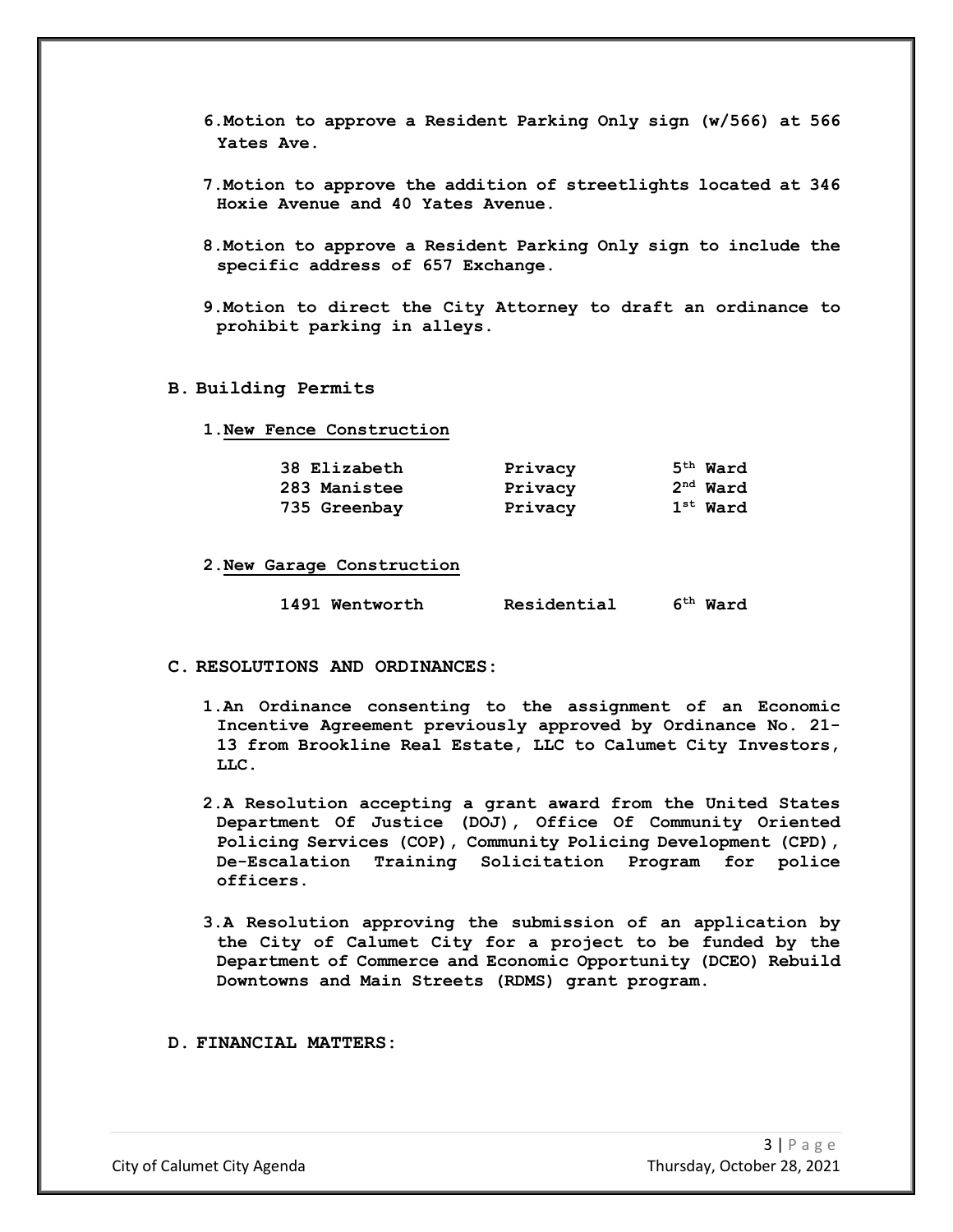- **1.Approve payment to Proven IT for the maintenance agreement; authorize the City Treasurer's Office to remit a monthly payment of \$6,814.00 and charge account #01023-52340.**
- **2.Approve payment to Mott MacDonald for Calumet City Industrial Park Utility improvement; authorize the City Treasurer to remit payment in the amount of \$26,926.59 and charge account #01099-52600.**
- **3.Approve payment to Mesirow Insurance Services for Calumet City audit premium; authorize the City Treasurer to remit payment in the amount of \$359.00 and charge account #01050- 52131.**
- **4.Motion to approve payment to Benford, Brown and Associates in the amount of \$12,024.00 (invoice #14184); and in the amount of \$9,968.00 (invoice #14139) and to direct the City Treasurer to remit payment to Benford, Brown and Associates from account #01099-52610 (forensic auditing)**
- **5.Motion to approve payment to Republic Services for trash removal/recycling in the amount of \$6,438.15 (invoice #0721- 006954748); authorize the City Treasurer to remit payment in the amount of \$6,438.15 and charge account #01041-52141.**
- **6.Motion to authorize Farnsworth Group to provide professional engineering services to conduct a complete building assessment for the proposed new Calumet City Hall located at 1700 167th Street. Note: Fee for said services shall be \$85,000.00 from account#00#01099-52640 (City Hall Remodeling).**
- **7.Motion to retain the services of JGMA Architects to provide professional architecture services to execute Conceptual Planning and Programming for the design and construction for the proposed new Calumet City Hall. Note: Fee for said services shall be \$90,000 from account#00#01099-52640 (City Hall Remodeling).**
- **8.Motion to authorize Farnsworth Group to provide professional engineering and planning services to assist the Economic Development Department in the preparation and execution of a grant application to the IL Department of Commerce and Economic Opportunity for a Main Street/Downtown Redevelopment**  Services will be delivered on a **time and material basis not to exceed \$10,000.**
- **9.Motion to authorize Metropolitan Industries to provide storm water pumping services including repairs, replacements, and inspections at the Green Bay, State Line, and Superior**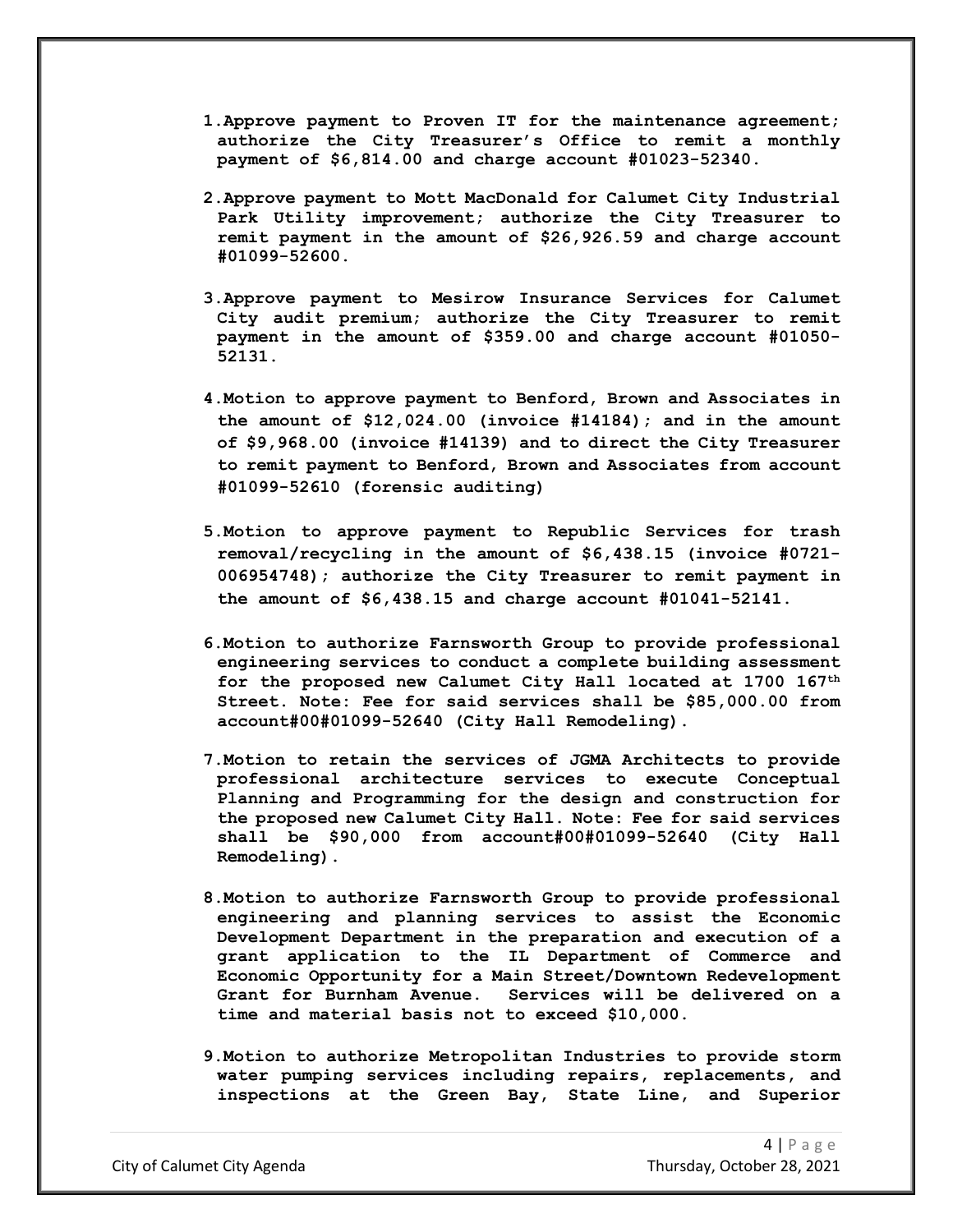**stations totaling \$16,725 as provided in proposals submitted to the City Public Works Department and City Engineer.**

- **10.Motion to authorize Dept. of Community & Economic Development to purchase city marketing materials for misc. events from 4imprint, Inc. in the amount of \$6,679.86 and charge account #01085-52502.**
- **11.Motion to approve payment to Lyons Pinner Electric Co.in the amount of \$5,189.24 (invoice #11631); and the amount of \$8,979.64 (invoice #11213); and the amount of \$6,911.31 (invoice #10999); and the amount of \$8,475.60 (invoice #11355); and the amount of \$5,973.53 (invoice #11319); and direct City Treasurer to remit payment to Lyons Pinner Electric Co. from account #04007-52449.**
- **12.Motion to approve payment to J&T Group for landscaping and maintenance site sweeping services at River Oaks West in the amount of \$9,115.00; and direct City Treasurer to remit payment from account #01099-52642.**
- **13.Motion to approve payment to Metropolitan Industries for Lincoln pump station improvements in the amount of \$9,139.00 (invoice #INV028641); and the amount of \$20,426.00 (invoice #INV031206); and the amount of \$13,625.00 (invoice #SVQ001176); and direct City Treasurer to remit payment from account #03036-52349.**
- **14.Motion to approve payment to Freeway Ford Truck Sales for parts and labor in the amount of \$5,436.02 (invoice #141588); and direct City Treasurer to remit payment from account #01041-54140.**
- **15.Motion to approve payment to Calumet City Plumbing for excavation and in groundwork in the amount of \$7,983.25 (invoice #46703);and the amount of \$7,773.00 (invoice #47087); and the amount of \$5,728.91 (invoice #47465); and direct City Treasurer to remit payment from account #03036-52349.**
- **16.Motion to enter an Economic Incentive Agreement with Meat by Linz, Inc. A letter detailing the calculations forthcoming.**
- **17.Approve Payroll (\$752,132.88)**
- **18.Approve Bill Listing (\$1,165,592.57)**
- **19.Emergency Bill Listing (\$22,000.05)**

### **20. UNFINISHED BUSINESS**